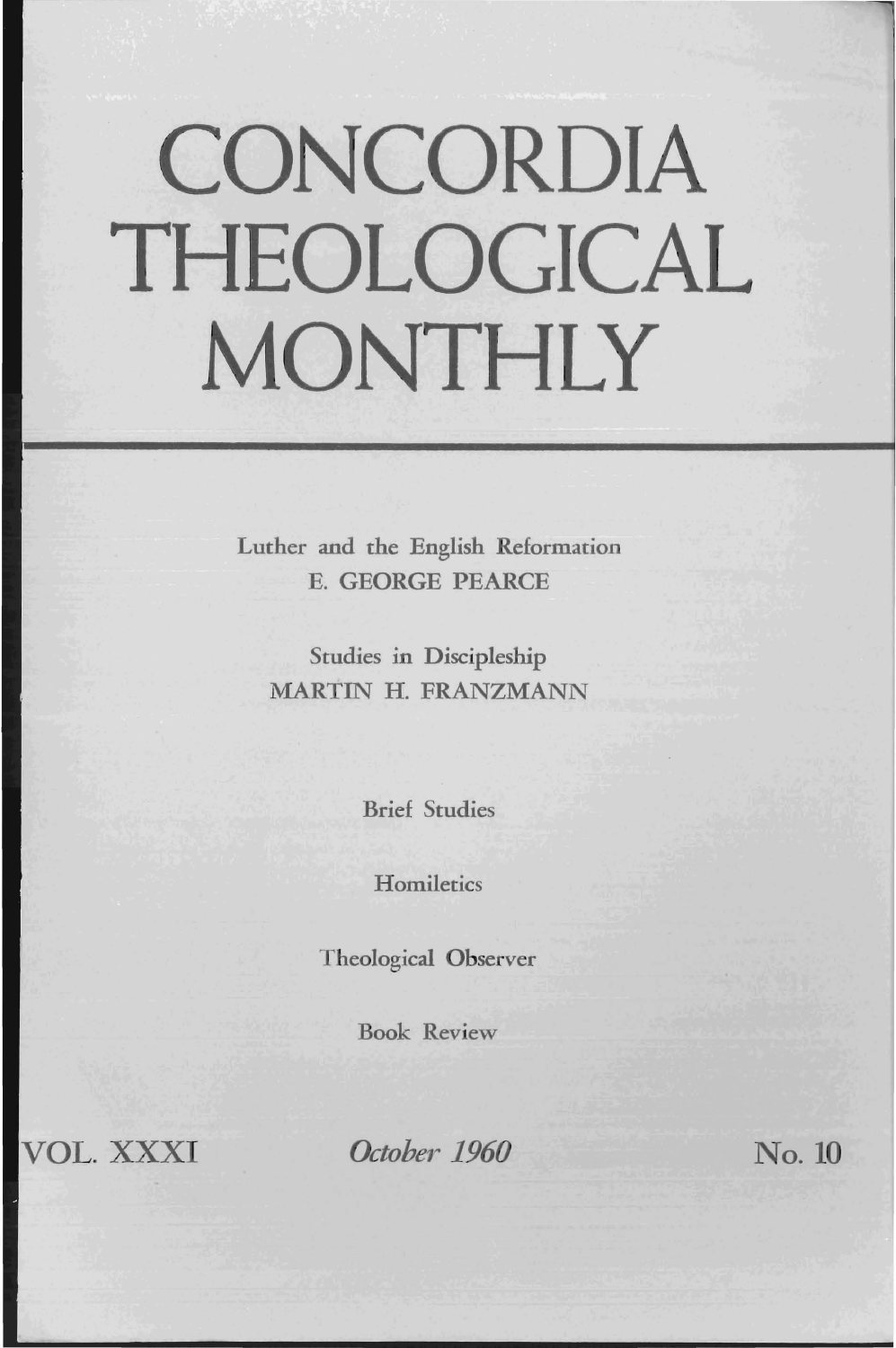## THEOLOGICAL **OBSERVER**

#### RELIGION AND THE PRESIDENCY

Under this heading Dr. E. G. Homrighausen in *Theology Today* (July 1960) discusses some of the problems suggested by the title. He believes that "the possibility of a Roman Catholic in the White House must be faced sooner or later. The presidency cannot be barred forever to a Roman Catholic or a Jew, lest they be regarded as second-class citizens." But there is "popular opposition to a Roman Catholic president," and that is "based upon  $(1)$  a fear of the growing power of the Roman Church in the United States; (2) its traditional opinion that it occupy a preferred position in a nation where its constituency is numerically stronger than other religious groups; and (3) its policy of denying liberty to religious minorities." He writes: "A Catholic president would give that Church great prestige; it might also impose the Church's ethical positions upon the presidential office. While some liberal churchmen of the Roman Catholic faith tend to accept the principle of religious liberty for all religious groups, the vast preponderance of traditional opinion still favors the limitation of liberty for minorities among which the Roman Church is the preferred religion. The manifest glorification of Roman Catholic officials before whom the laity bow in respect is something quite offensive to non-Catholics. Regardless as to how this act of homage may be interpreted, it is a symbol of power [that is} concentrated in a manifestly sovereign order centered in Rome and which claims for itself secular dominion over the state." Dr. Homrighausen closes his article with these words: "They [many people} are especially concerned about the separation of church and state when traditional Catholic doctrine has regarded the state as the servant of the church." The article, we believe, describes

644

the misgivings of many voters both fairly and conservatively.

#### JOHN THEODORE MUELLER

#### SYNCRETISM AND MONOTHEISTIC FAITH

The *Anglican Theological Review* (July 1960) presents a historical overview of this subject arguing that syncretism has always existed and that at least certain forms of it need not be condemned, e. g., joint prayer on special occasions. Thus when a stone seat on the Bethlehem Road was dedicated in memory of Holman Hunt and his Palestinian landscapes, prayer was offered in Hebrew, Arabic, English, and Armenian - Christian, Jew, and Muslim co-operating. However, the impropriety and dangers of such devotional syncretism appear already from the different expressions which in religious history syncretism has had: (1) *assimilation,* current already in pagan thought as when Venus was identified with Aphrodite; (2) *adaptation,*  when pagan customs were woven into Christian celebrations; (3) *adoption,* e. g., the choice of December for Christmas Day, following the pagan Yuletide; (4) *accommodation,* as this is exemplified especially by the cultus of the Roman Church, enabling pagans to adopt Christianity without giving up their own gods and religious practices; (5) *absorption,* as when Islam absorbed into its religious system the patriarchs and even Jesus; (6) *amalgamation,* which has no reason or excuse for its existence. It reaches its *ne plus ultra* in such literary endeavors as "The Bible of the World." The writer obviously senses the perils of syncretism when, for example, he writes: "Syncretism may often spell 'tragedy.' Where there is little change of values, there is no change of heart"; or: "This [amalgation} needs the ability to distinguish the things that differ, and . . . obviate the more insidious and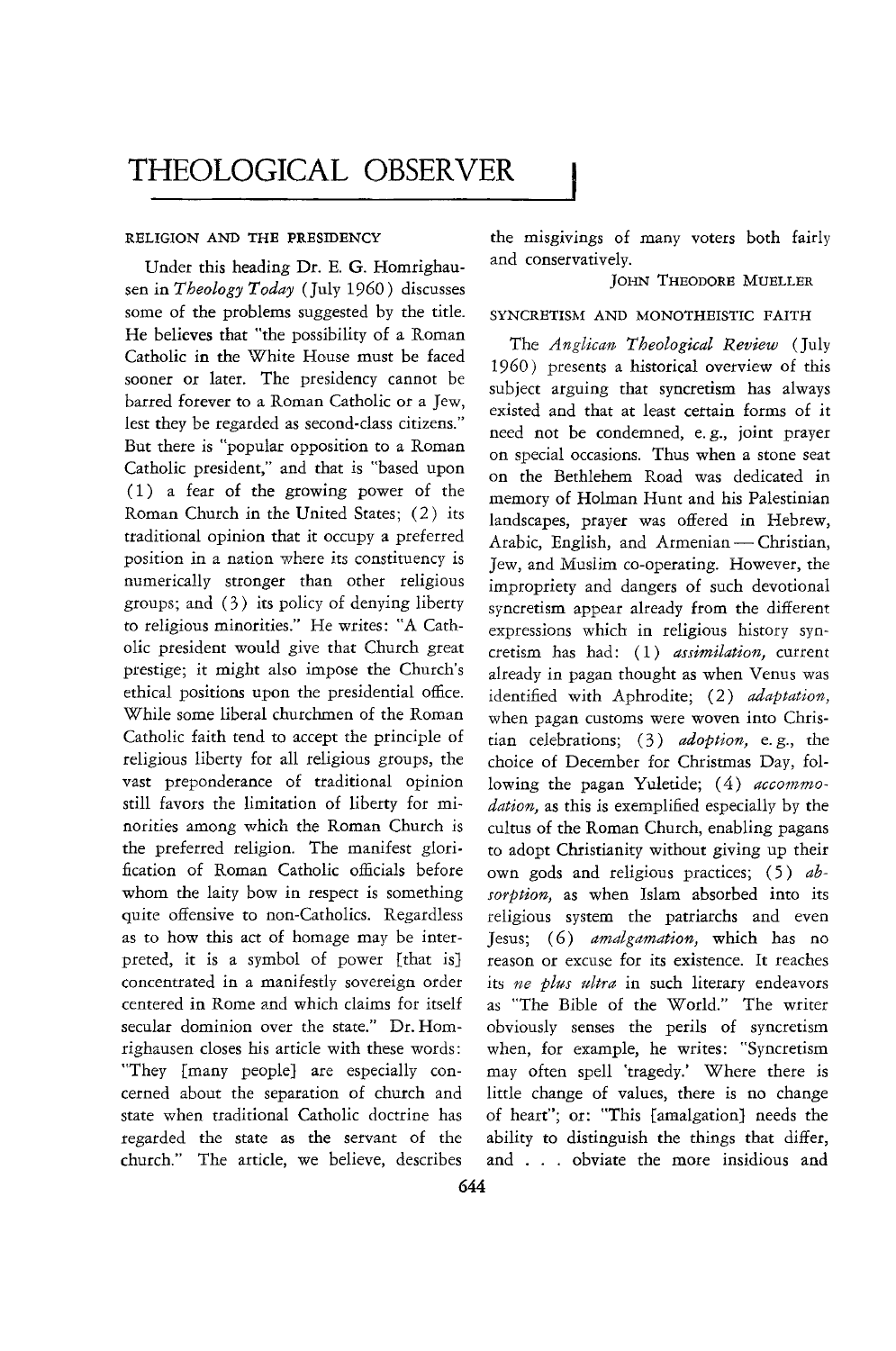unforeseen dangers lurking in syncretism. Perhaps the main religious problem synergistically for the monotheistic religions today is their own interrelation as in the matter of united praying."

JOHN THEODORE MUELLER

#### BRIEF ITEMS FROM

### NATIONAL LUTHERAN COUNCIL

*Philadelphia, Pa.* - *The Lutheran,* official weekly newsmagazine of the United Lutheran Church in America, observed its 100th birthday on July 6.

With more than 200,000 subscribers, the periodical has the second largest circulation of any Protestant weekly in America. Highest is that of the *Baptist Standard,* published by the Baptist General Convention of Texas, with over 350,000. Largest circulation of a Roman Catholic weekly is believed to be that of *Our Sunday Visitor,* with nearly a million.

Four times *The Lutheran* has started with Vol. 1, No. I-in 1860 as *The Lutheran,*  Lutheran and Home Journal; in 1861, when it was *The Lutheran and Missionary* (after 1881 just *The Lutheran);* in 1896, when it became "the official organ of the General Council"; and in 1919, when it became the periodical of the United Lutheran Church in America, organized through merger of the General Council, the General Synod, and the United Synod of the South.

The next new beginning  $-$  and a new Vol. 1, No.  $1 -$  is scheduled for 1963. The name *The Lutheran* has been chosen by The Joint Commission on Lutheran Unity for the authorized publication of the new 3,100,000 member Lutheran Church in America, expected to result from merger of the United Lutheran Church, Augustana Lutheran Church, American Evangelical Lutheran Church, and Suomi Synod.

Dr. G. Elson Ruff has been editor of *The Lutheran* for 15 years and is also editor in chief of the United Lutheran Publishing House here. A pastor for 14 years before he assumed his present post, he is former president of the Associated Church Press and author of *The Dilemma of Church and State.* 

In connection with the 100th anniversary of *The Lutheran* Dr. Ruff has written a historical survey of Lutheran journalism in America, with the first of three articles appearing in the magazine's issue of July 6.

Chicago. - Top leaders of the National Lutheran Council and The Lutheran Church - Missouri Synod met *in* an historic session here to explore the theological implications of inter-Lutheran co-operative relationships. Extending over three days, July  $7-9$ , the closed meeting marked the first time that representatives of the Council and the Missouri Synod have engaged in a positive appraisal of roadblocks to co-operation among Lutherans in America. At its conclusion the two groups issued a joint statement which expressed the unanimous opinion of those present that "the meeting was profitable and would lead to better understanding and closer relationships between the two groups."

The precedent-setting conference at the Lake Shore Club began Thursday night, July 7, with a dinner, followed by approval of a proposed agenda, an exchange of greetings, introductions, and a fellowship hour. Presiding was Dr. Norman A. Menter of Berkeley, Mich., president of the NLC.

Formal discussion of Lutheran relations took place all day and evening Friday and Saturday morning and ended at noon after plans were made for further conversations on the subject.

The two groups agreed to hold a second meeting in St. Louis, Mo., Nov. 18-19. To accommodate this arrangement, the NLC's executive committee voted to change the site of its semiannual session from Chicago to St. Louis and will meet there on Nov. 17 and 18, with the joint consultation to begin the afternoon of the latter day.

Thirty persons participated in the de-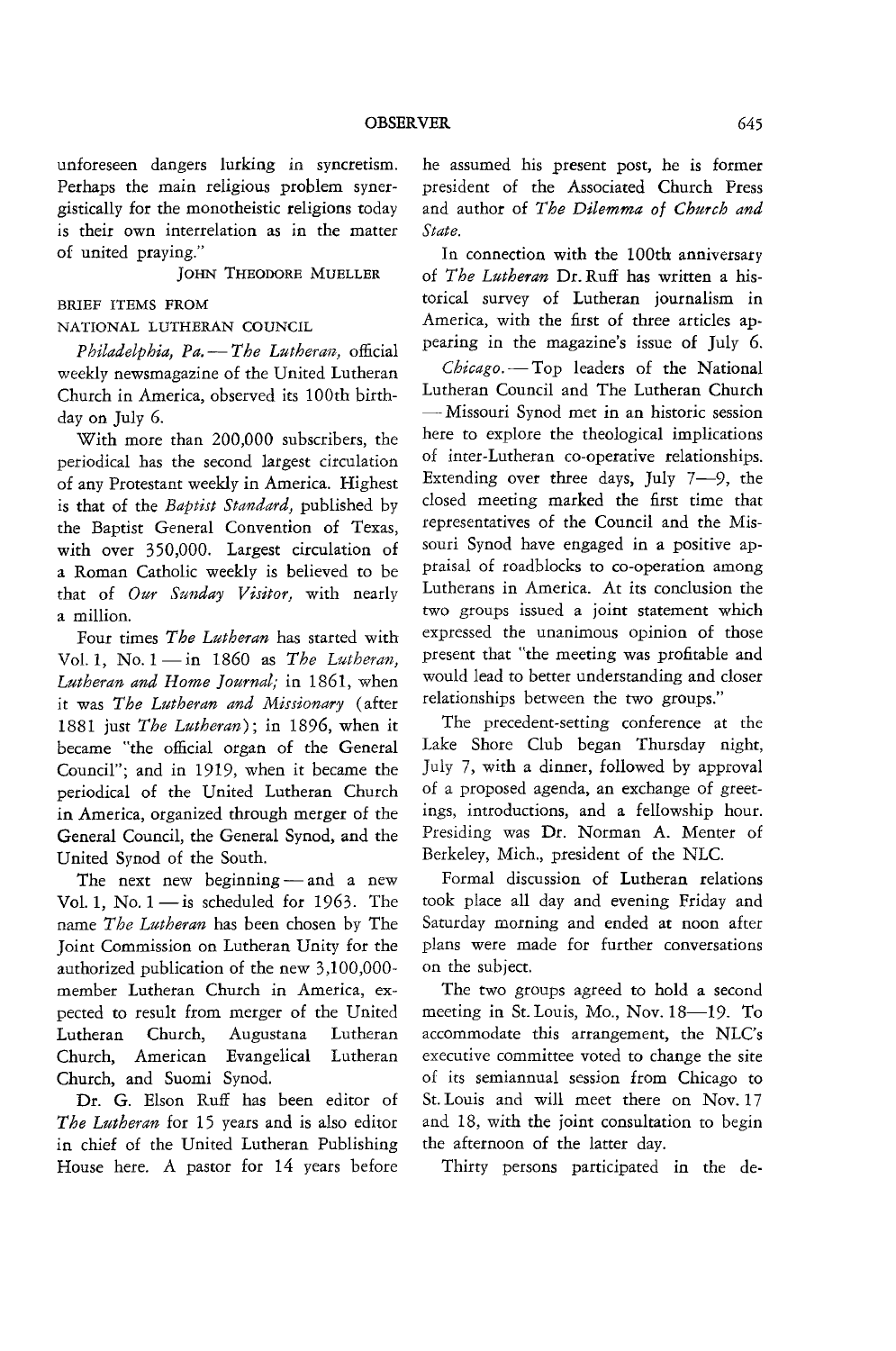liberations, 21 from the Council and 9 from the Missouri Synod. The NLC's delegation included 14 members of its executive committee, 5 theologians as consultants, and 2 staff officers; that of the Missouri Synod consisted of 4 members of its *Praesidium,*  4 from its Committee on Doctrinal Unity, and a staff officer. Dr. Menter and Dr. Behnken served as co-chairmen of the meeting and alternated as the presiding officers.

Focal point of the talks centered in position papers prepared by the Council and the Missouri Synod to expound their respective views on the doctrinal and practical issues involved in co-operative activities in American Lutheranism. The papers were read by Dr. Bergendoff for the NLC and Dr. Franzmann for the Missouri Synod. The NLC paper stressed:

The proposition of complete unity or none at all cannot be defended on scriptural grounds, nor is *it* the description of the relations between Christians in church history. Rather the Scriprures teach a unity between the believer and the Redeemer which *issues* in a unity between believers that varies according to circumstances. It is the continuing task of the Church to identify that unity that exists and bear witness to it that the world may believe the Gospel of Jesus Christ.

The paper of the Missouri Synod pointed out:

A conversation on co-operation has, by common consent, become a consideration of Article 7 of the Augsburg Confession. We have gone deeper and cut wider then any of us perhaps really intended at the outset. We should thank God for that. And we should go on, take the time and do the work that history, that is, the Lord of history is asking of us, aware of the decisions, of the seriousness of whatever decisions we make. The imperative that is over us in our uncertainty and dividedness would seem to be the imperative of 2 Cor. 13: 11: and that is a present imperative, a durative one: "Be a-mending!" And it is hardly a usurpation of the prophet's office to say that our chances of attaining Lutheran unity in America depend on how seriously we are ready to take the imperative.

Both documents had their origin in a srudy outline which had been mutually agreed to beforehand by subcommittees of the two groups and which was based on Article VII of the Augsburg Confession. Dealing with church unity, the article declares, in part, that: "And to the true unity of the church, it is enough to agree concerning the doctrine of the Gospel and the administration of the sacraments."

The study outline included a series of questions raised by the creedal statement and a list of Scripture passages held germane to the subject. These areas of concern were amplified and interpreted in the position papers which were read and discussed by the two groups.

Contained in the study oudine were the following questions:

How are we to understand "the doctrine of the Gospel"? What teachings are to be included in said "doctrine," on which agreement is necessary? What interpretations may be left to individual judgment? Scripture passages listed were: Matt. 28:20; 1 Cor. 3:11; 15:3-5; 2 Cor. 5:16ff.; 11:4; Gal. 1:6-9; 2 Tim. 1:l.

Are there injunctions in "the doctrine of the Gospel" which imply growth in sanctification, wherefor a distinction is to be made between "the standard of doctrine" and the varying degrees of obedience to the standard? Scriprure passages listed were: Rom. 6:17-19; 2 Cor. 9:13; Phil.l:27 ff.; 3:12-16; 2 Tim. 3:14-17.

How shall we define "the true unity of the church?" The nature of this unity- John 17:11,20; Rom. 14:4-7; lCor.12:12ff. and 1:9,10; and Eph.2:11-20 and 4:1-16. Are there stages in its attainment?  $-$  Acts 1: 12-14; 2:42; 4:24 ff.; 12:5; 15 :5, 6 and 15: 22-29; Phil. 3:15 and 2 Peter 3:15. Variety of Manifestations  $-$  Rom. 15; 1 Cor. 3:9;  $4:1 \text{ ff.}$ 

In the light of "the doctrine of the Gospel and the administration of the sacraments,"